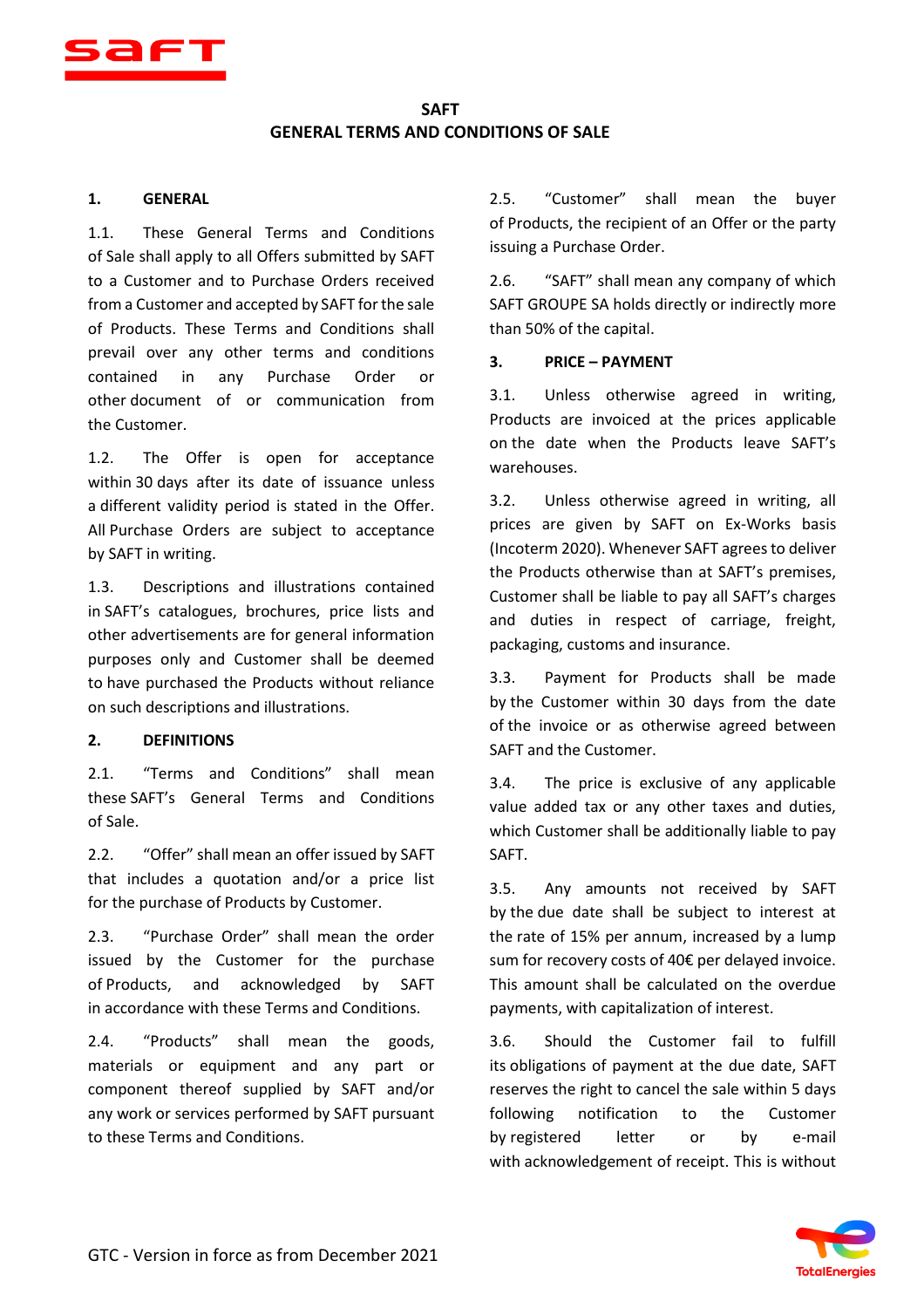

prejudice to any damages which may be claimed by SAFT.

# **4. DELIVERY**

4.1. All Products will be suitably packed for shipment in accordance with SAFT's standard, unless otherwise requested by the Customer and agreed to in writing by SAFT.

4.2. SAFT shall do its best efforts to comply with the delivery date specified in the Purchase Order acknowledged and/or in the Offer. Partial delivery shall be permitted. Delays shall, in no case whatever, justify the cancellation of the Purchase Order. SAFT shall not be responsible for delays in delivery or performance due to causes beyond its reasonable control, including Force Majeure as defined in Section 13. If performance by SAFT is delayed by reason thereof, SAFT shall notify Customer, and the time for performance shall be extended for the period of such contingency. If, as a result of any such contingency, SAFT is unable to perform any accepted Purchase Order in whole or in part, then to the extent that it is unable to perform, such Purchase Order shall be deemed terminated without liability to either party, but shall remain in effect as to the unaffected portion thereof, if any.

4.3. Delivery takes place in accordance with Ex-Works Incoterms 2020 at SAFT's facilities or as otherwise agreed in writing between the parties.

4.4. It is agreed between SAFT and Customer that the Products are shipped at the Customer's risk even if the shipping is done at SAFT's expense. Customer shall then take all necessary precautions including insurance to cover these risks.

4.5. The Customer shall perform a visual inspection at the receipt of the Products and notify SAFT any reservations within 24 hours.

4.6. Should Customer postpone delivery of any Products, Customer will be required to pay to SAFT i) the invoice at the due date and, ii) 1% of the Purchase Order price per week for the Products storage at SAFT premises. Should Customer postpone delivery of any Product above 12 weeks from the scheduled delivery date, SAFT shall have the right to deliver the Product and to invoice accordingly.

# **5. RETENTION OF TITLE**

5.1. SAFT retains full ownership of the Products until full payment of the selling price has been received.

5.2. Notwithstanding SAFT's retention of title, the risks related to the Products (including the risk of loss or destruction) shall pass to the Customer in accordance with Section 4.3 above.

5.3. Until full payment of the price, the Customer shall keep the Products separate from any other products and properly stored, protected, insured and identified as SAFT's property.

5.4. SAFT reserves the right to reclaim the Products if the selling price is unpaid at the due date and Customer undertakes to return the Product on SAFT's first demand and bear all related expenses.

## **6. WARRANTY**

6.1. SAFT warrants that the Products shall, for a period of one year from SAFT's delivery of such Products, be free from defects in materials and workmanship and shall conform to the contractual specifications or to specification sheet of the Product. This warranty does not cover defects or failure caused by improper handling, storage, maintenance or repair or by any modification, misconnection, abuse, abnormal use of such Products (inter alia overloading or overcharging) or use not complying with SAFT's user manual provisions if any.

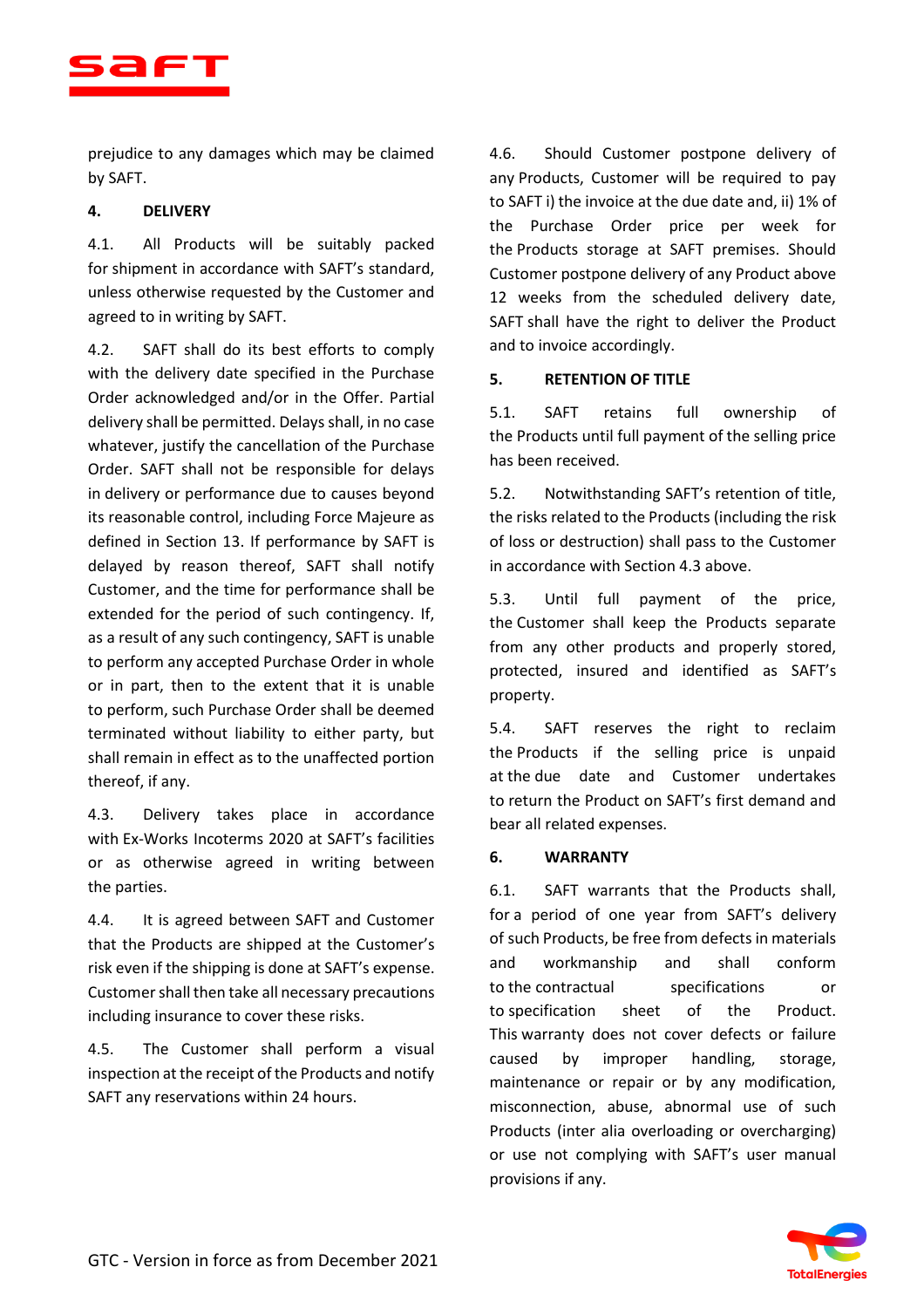

6.2. Warranty claims must be made to SAFT immediately after discovering the defect and within the warranty period or are forever waived.

6.3. The foregoing warranty is exclusive of any other warranties, express, implied or statutory. In particular, this warranty shall not apply to failure arising from defect in design, when the design has been completed by the Customer or a third party. Unless otherwise agreed, the warranty shall not apply to the compliance of Products to Customer's needs. Should the Products warranty be breached, Customer's exclusive remedy against SAFT, and SAFT's sole obligation, shall be limited to, at SAFT's option, repairing or replacing the defective Products or refunding the purchase price of such defective Products.

6.4. The Product shall be considered as defective if the failure may be duplicated by SAFT, it being understood that non conformity shall be determined by reference to the contractual specifications applicable to the allegedly defective Products.

## **7. INSTALLATION**

7.1. Unless otherwise agreed in writing, all prices are exclusive of any installation or service Customer may require.

7.2. If SAFT is required to install the Products supplied hereunder at the Customer's premises, SAFT shall be under no liability whatsoever for damage incurred by the Customer, caused by SAFT, its agents or sub-contractors in installing the Products or for any consequential damages or purely financial loss howsoever caused.

## **8. INSPECTION & TESTS**

8.1. Tests on the Products specified in the Offer will be performed by SAFT at its facilities.

8.2. If Customer requires tests other than those specified in the Offer, or if Customer requires that the specified tests be carried out in the presence of its representatives, Customer shall pay for the cost of those tests and any other associated costs.

### **9. LIABILITY**

9.1. In no event SAFT shall have any liability for damages in an amount exceeding the purchase price of the related defective Products.

9.2. SAFT shall not have any liability for incidental, indirect or consequential damages arising out or relating to the Purchase Order or the Products, including but not limited to loss of profit or revenue, loss of business opportunity or anticipated saving.

9.3. Unless otherwise agreed in writing with the Customer, SAFT shall not be liable for damages arising from the integration or the use of Products in a system or equipment (the "System"), on the design of which SAFT has no control. In such case, the Customer is solely liable for the System quality and reliability, as well as for necessary security device and shall indemnify SAFT against any demand, claim, action, decision, loss or damage arising from the use of the System which incorporates the Products.

### **10. INTELLECTUAL PROPERTY**

10.1. Any and all intellectual property rights related to or in connection with the Products (including any designs, drawings, specifications, test results, technical descriptions, catalogue, brochures, manuals, and other data, submitted with or in connection with SAFT's Offer or resulting from the performance of the Purchase Order by SAFT) is the property of SAFT. No license is granted by SAFT on the Products under these Terms and Conditions.

10.2. The Customer shall refrain from infringing upon SAFT's intellectual property rights (as defined Section 10.1) and shall not destructively test, disassemble, radiograph, reverse engineer or

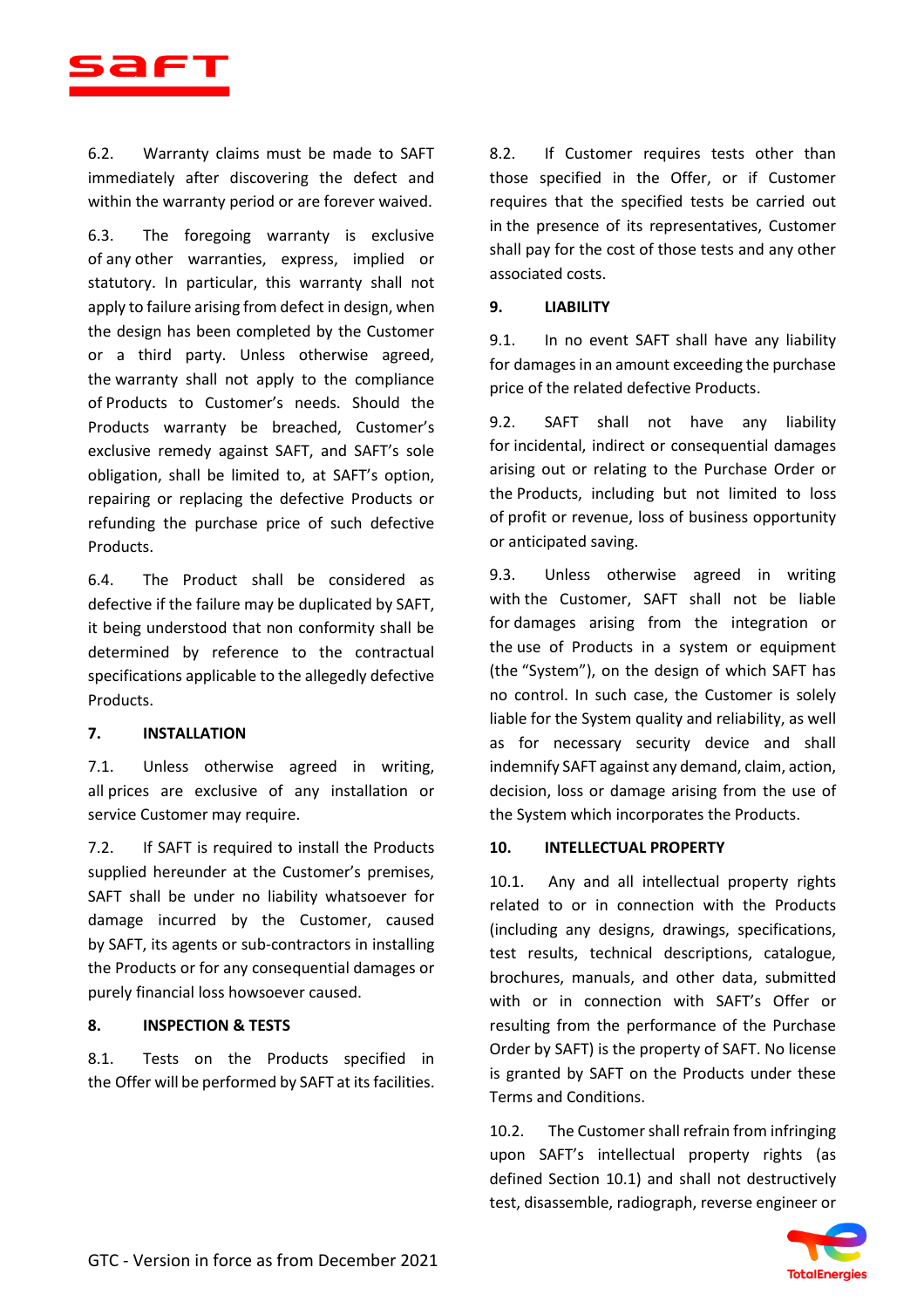

otherwise analyze any Products, without SAFT's prior written consent.

10.3. In the event that Products are developed and/or manufactured in accordance with plans, drawings and specifications provided by the Customer, the Customer shall hold harmless SAFT against any and all claims and damages resulting from alleged or actual infringement of any industrial or intellectual property rights of a third party.

10.4. Customer shall promptly notify SAFT of any intellectual property claim related to the Products and shall give SAFT any assistance and information requested by SAFT for the defense of such intellectual property claim.

10.5. Unless otherwise agreed in writing, specific tooling designed and produced to manufacture Products designed by SAFT according to Customer's specifications shall remain SAFT's exclusive property.

### **11. CONFIDENTIALITY**

Any information, data, know-how disclosed by SAFT shall at all times be treated by the Customer as strictly confidential and shall not without SAFT's prior written consent (i) be used by the Customer for any other purpose than the use of the Product, and/or (ii) be communicated to third parties.

### **12. RECYCLING**

SAFT commits to recycle at the end of their life Nickel Cadmium batteries delivered under the Purchase Order. The spent Nickel Cadmium batteries shall be delivered by Customer at their expense to a national bring-back point approved by SAFT in order to ensure proper recycling.

### **13. FORCE MAJEURE**

13.1. Force Majeure means any events beyond Parties' control including without limitation, strikes or other labor disturbances, inability to obtain fuel, material or parts, delays

GTC - Version in force as from December 2021

in transportation, repairs to equipment, supplier's failings, fire or accident.

13.2. Should either party be prevented from performing its obligations by reason of Force Majeure, then such party shall not be liable for such nonperformance and its obligations shall be suspended for the duration of the Force Majeure event.

#### **14. APPLICABLE LAW AND DISPUTES**

These Terms and Conditions shall be governed by the laws of France without making reference to its conflict of law provisions. Any action shall be brought by the parties within the exclusive jurisdiction of Tribunal de Commerce de Paris. Nothing in this paragraph shall limit the right of SAFT to bring proceedings in any other courts of competent jurisdiction to the extent permitted by applicable law.

### **15. COMPLIANCE AND EXPORT CONTROL**

15.1. Customer shall comply with all applicable laws including but not limited to laws relating to anti-bribery and anti-corruption. The Customer shall not offer, promise or give any undue pecuniary, bribes or other advantage for any reason, whether in dealings with governments or the private sector.